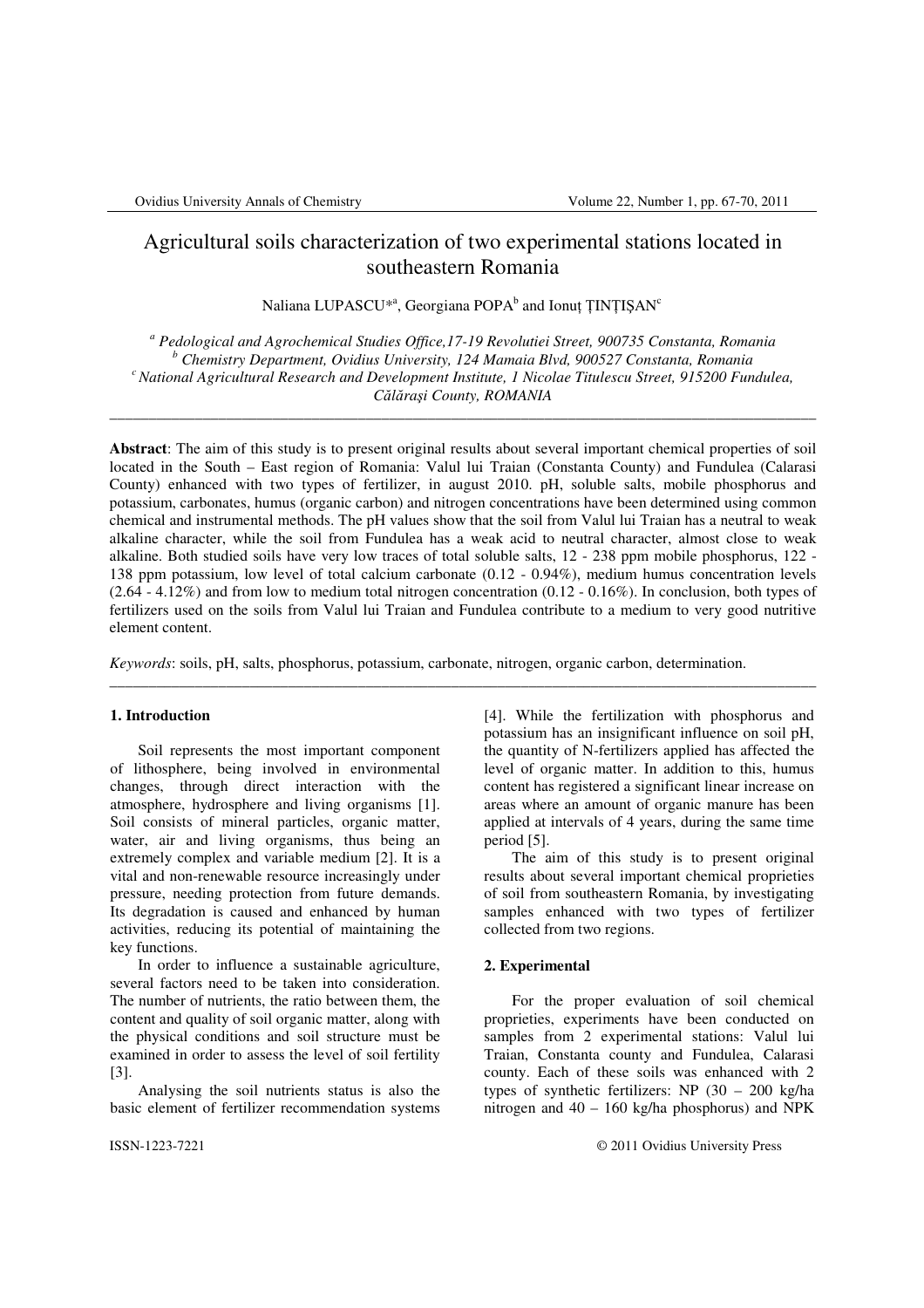# 68 Agricultural soils characterisation of two experimental... / Ovidius University Annals of Chemistry **22 (1)**, 67-70 (2011)

(80 – 160 kg/ha nitrogen, 80 kg/ha phosphorus and 40 - 120 kg/ha potassium).

 The samples were collected in August 2010 from depths of 0-20 cm and 20–40 cm for Valul lui Traian and 0-20 cm for Fundulea. Most of the samples are from soils planted with wheat. There are also some soil samples from Valul lui Traian used for corn crops cultivation.

 Investigated samples from Valul lui Traian were 16 for each depth from the NP fertilized soil and 9 for each depth for the NPK fertilized soil. For Fundulea, 48 samples were collected from the NPK fertilized soil, and 25 samples of NP fertilized soil.

 pH, soluble salts, mobile phosphorus and pottasium, carbonates, humus (organic carbon) and nitrogen concentrations have been analysed [6], [7].

 pH was determined using the potentiometric method with the pH Cond 707 apparatus.

 When determining soluble salts, the level of inorganic soil components dissolved in water is evaluated. This is important because as this level gets higher, it can inhibit the plants growth [8]. This particular parameter was determined using also the pH Cond 707 apparatus, measuring the electrical conductivity of the soil.

 In order to assess the mobile phosphorus concentration, a small amount from each soil sample, was extracted with ammonium acetate lactate. The phosphate was determined in the obtained solution as<br>
...molvbdenum blue" using spectrometric "molybdenum blue" using spectrometric measurements, performed with Cintra 404 UV-Vis apparatus [9, 10].

 The concentration of mobile potassium was determined using a Sherwood Model 410 Flame photometer.

 Apart from the parameters described above, several others were examined. Total calcium carbonate concentration was measured using gas volumetric method (Schleibler), and humus concentration by titrimetric method Walklei and Black. Total nitrogen was determined through calculus from the humus concentration.

# **3. Results and Discussions**

 The reported results represent the average values of each parameter measured on investigated soil samples. There will be presented the minimum and maximum value of the mean parameters obtained during the experiments.

## *3.1. pH*

 The pH values show that the soil from Valul lui Traian has a neutral to weak alkaline character, while the soil from Fundulea has a weak acid to neutral character, almost close to weak alkaline, given the maximum value obtained for soil enhanced with NPK fertilizer (**Fig. 1**).



**Fig. 1.** The pH values for the investigated soils (mean values, August 2010).

# *3.2. Soluble salts*

 Given the maximum and the minimum values obtained after the conductometric measurements, both soils from Valul lui Traian and Fundulea have very low traces of total soluble salts. However, taking into consideration the maximum value obtained for the soil fertilized with NP, on which corn was previously grown, this particular area is weakly salinized (**Fig. 2**).

#### *3.3. Mobile phosphorus*

 Phosphorus is important because it enhances the resistance of plants during drought, balancing the excess of nitrogen. Soils lacking this element will barely support the development of plants [11]. Regarding mobile phosphorus, the results are similar for both types of soils. The minimum value obtained indicates a weak provision of mobile phosphorus. On the other hand, the maximum value points out that these soils have areas where mobile phosphorus can be found in appropriate concentrations.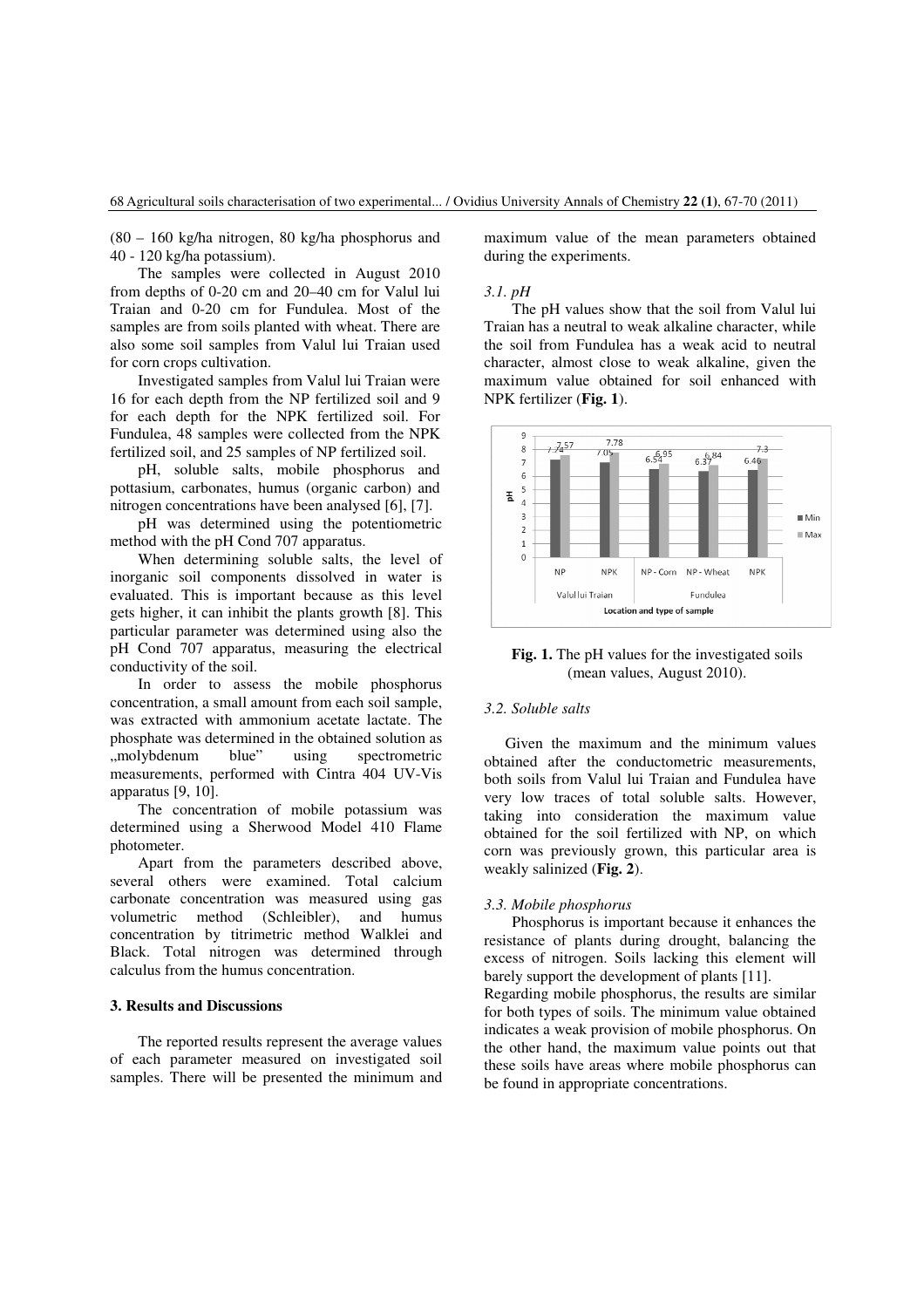

**Fig. 2.** The total soluble salts values in the investigated soils (mean values, August 2010).

Greater values have been obtained for NPK fertilized soils from Valul lui Traian, and for NP fertilized soils from Fundulea (**Fig. 3**).



**Fig. 3.** The mobile phosphorus concentration in the investigated soils (mean values, August 2010).

# *3.4. Mobile potassium*

Potassium is the most important cation for living organisms, fulfilling numerous physiological and biochemical functions. It also influences many enzymatic reactions that contribute to the organic synthesis in plants.

 The mobile potassium concentration in both types of soils varies from medium to very good, except for the soil fertilized with NP, used for wheat cultivation, which varies from medium to good (**Fig.4**). The highest values were registered for soils from both Valul lui Traian and Fundulea, which were enhanced with NPK fertilizer. A maximum close to these values has been observed for the NP fertilized soil from Valul lui Traian.



**Fig. 4.** The mobile potassium concentration in the investigated soils (mean values, August 2010).

# *3.5. Total calcium carbonate*

 Taking into account that all the total calcium carbonate values registered are below 1%, both analyzed soils have a low level of total calcium carbonate (**Fig. 5**). The highest values have been registered for the soil treated with NP fertilizer, and collected from Valul lui Traian.



**Fig. 5.** Total calcium carbonate concentration values (% weight) in the investigated soils (mean values, August 2010).

# *3.6. Humus*

 Humic matter is part of the soil organic matter, along with living matter and matter in decomposition [12]. The enrichment of soil organic matter is important because it improves soil aeration, physical structure, drainage, water-holding capacity, nutrient availability and microbial activity [13].

 Both type of soils presented medium humus concentration levels, the maximum level being registered for the NPK fertilized soil from Fundulea (**Fig. 6**).